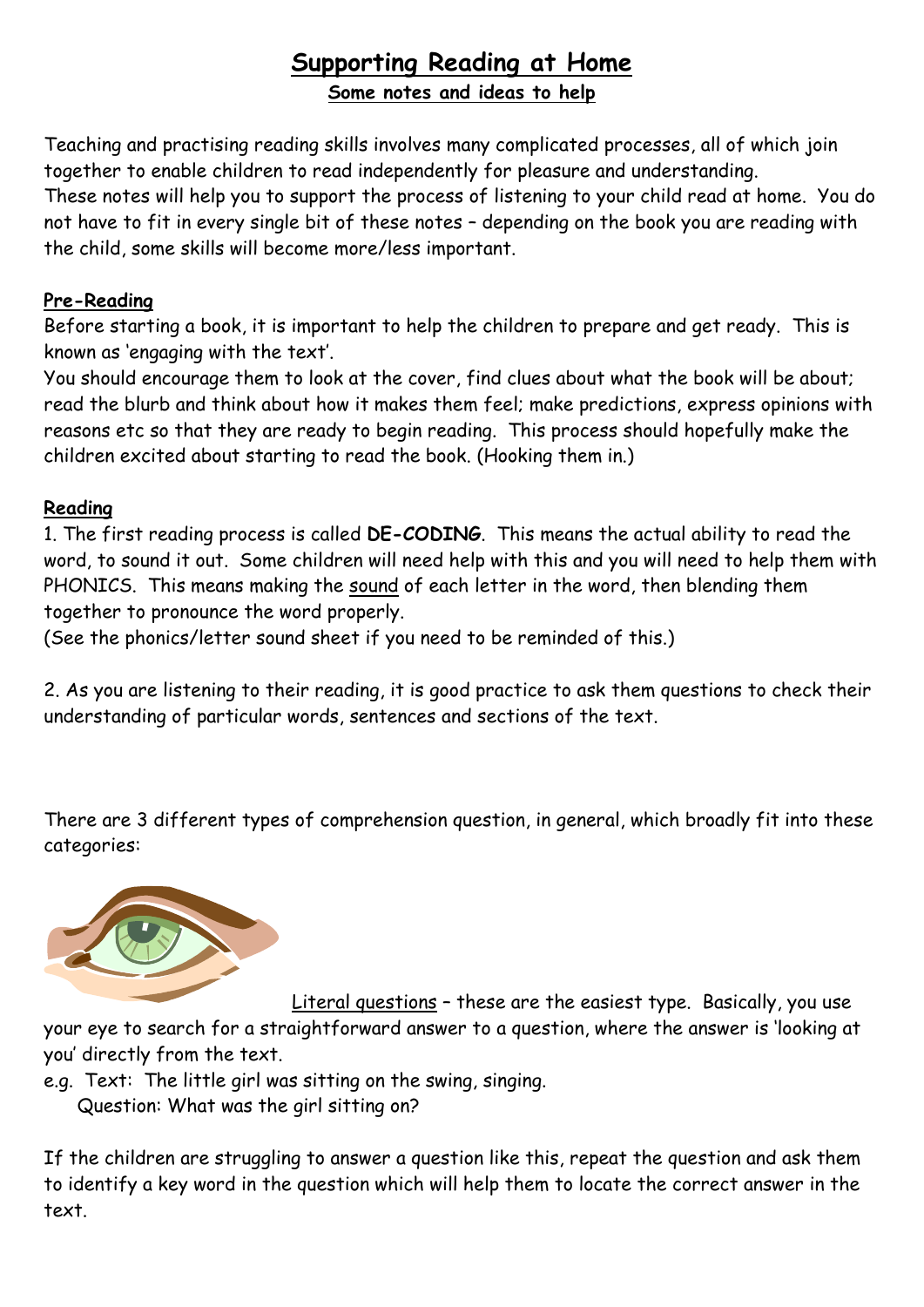

 Inference/deduction questions – these need the reader to act as a detective, to look for clues and then interpret these clues to come up with an answer. e.g. Text: Sarah's eyes and nose were red and her face was swollen. She blew her nose noisily into a tissue and hugged her body more tightly as she burrowed into the soft armchair.

 Question: How was Sarah feeling? How do you know? (Depending on the story she could be feeling ill – maybe has a cold as her eyes and nose are red and she blew her nose - , sad, upset – she may have been crying 'face was swollen…eyes red' etc).



 Evaluative questions – these need the reader to think around the question and to add their own knowledge and experience to coming up with an answer. They often, but not always, include the word 'you'. (Empathy is an important skill here, as well as forming and justifying their own opinions.)

e.g. Text: As the boy sprinted across the field, he searched for a place to hide but could see nowhere. He wondered to himself if he had made a mistake running towards the countryside rather than back towards the city. Maybe he would have found safety more quickly in a shop or pub, rather than risking leading his pursuers somewhere he would more easily be caught. The lights of the van were coming closer and he realised the van was just pulling up to the fence. Quickly he threw himself flat to the ground, hoping that the grass was long enough to disguise the fact that he was lying there.

 Question: How do you think the boy felt at that moment? What would you have done if you were him?

## Other really important ideas to ask children about when reading:

Skim - means read the text quickly and not particularly carefully, so that you just pick up the general idea about it but not the detail.

Scan – search for specific words or pieces of information. This helps to find answers in comprehension activities and tests.

Prediction - can they make a good guess at what might happen next? This means that they have understood the story so far and are able to use the clues to make a sensible guess about what may be coming up.